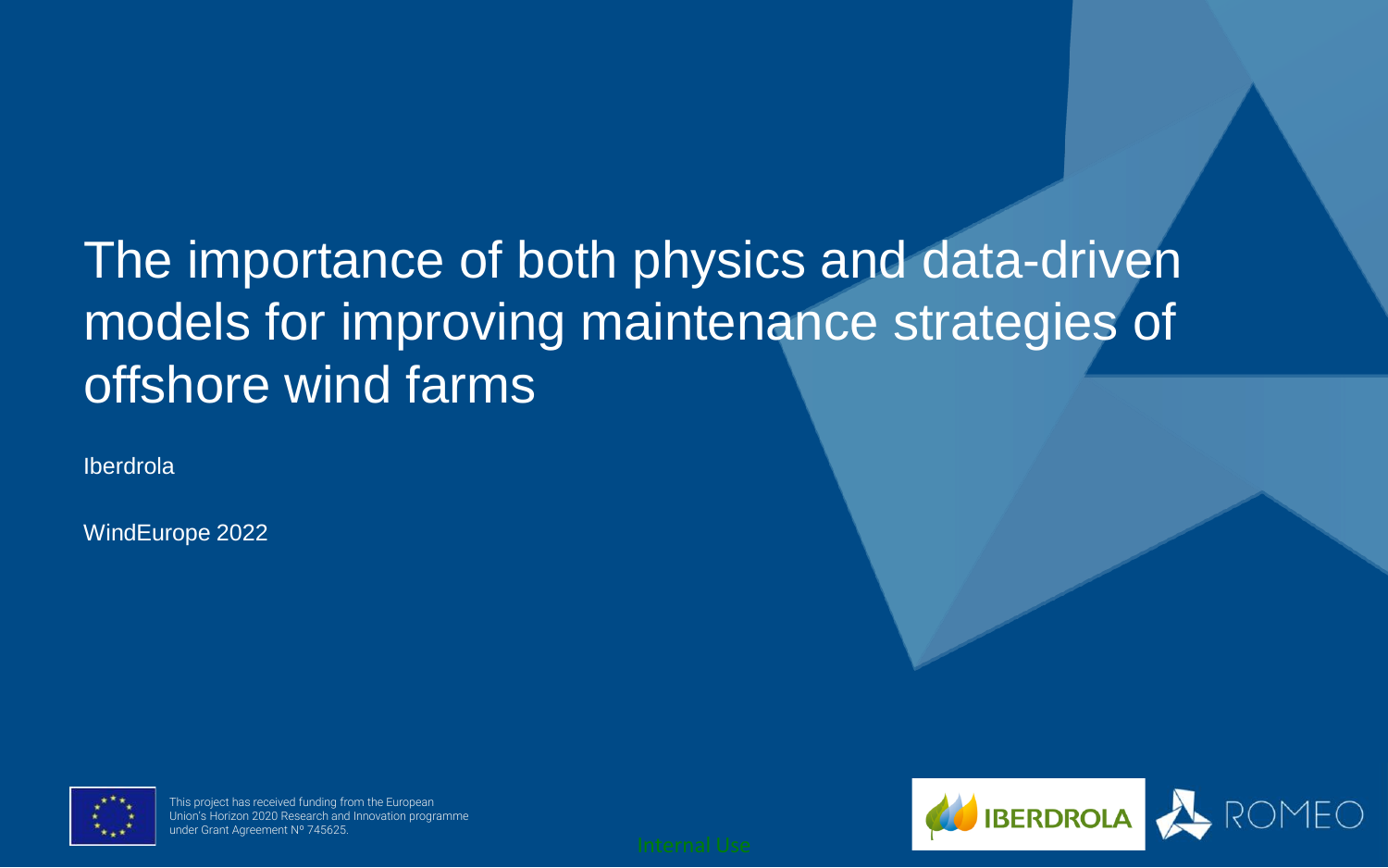### Offshore Wind O&M

O&M Costs (maintenance + downtime): driver for LCOE

Condition based maintenance (CBM): most viable strategy

Digitalisation: necessary for CBM; involves a lot of decision making

Domain expertise: important for decision making



Internal Use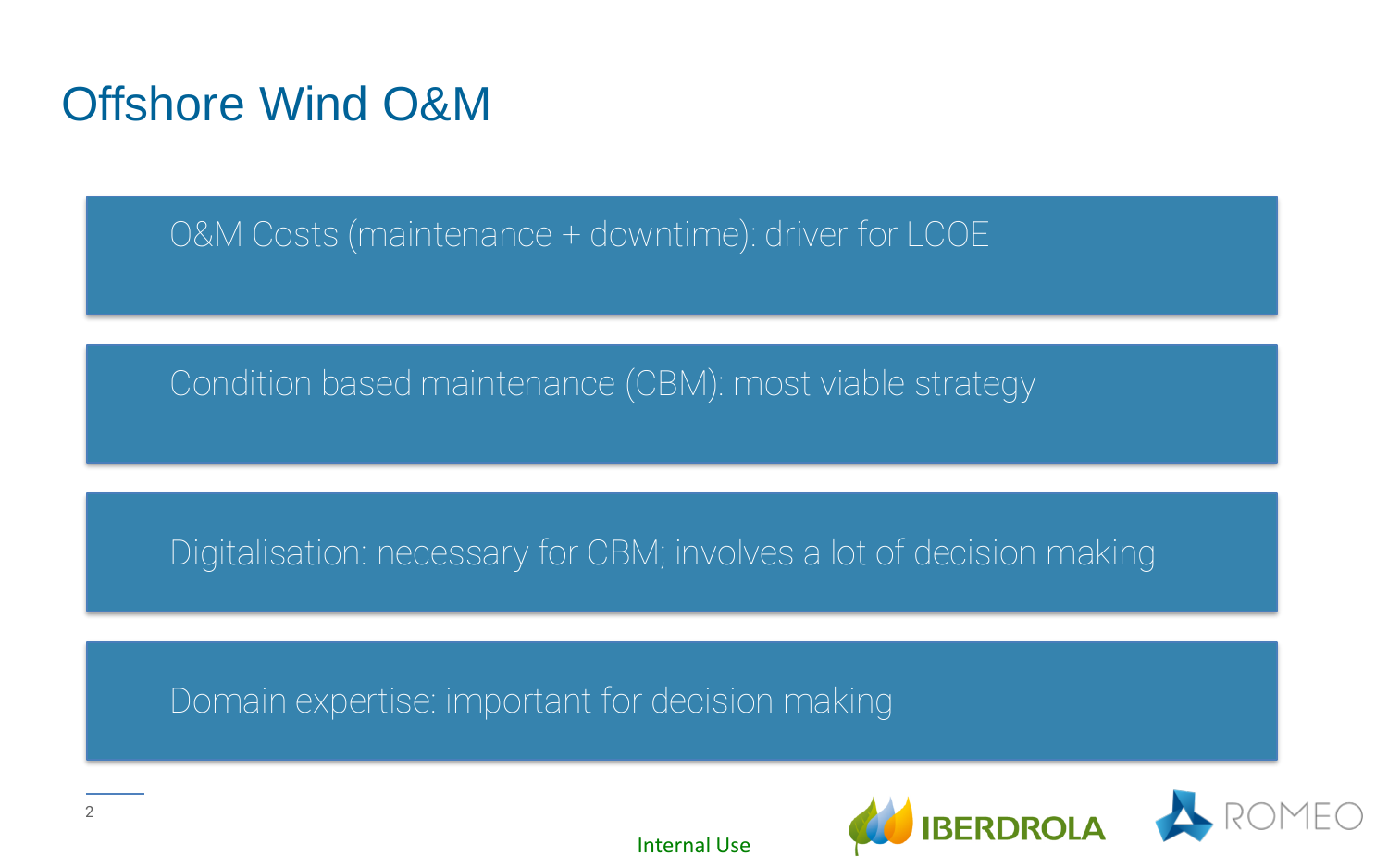### Data Scales in Offshore Wind



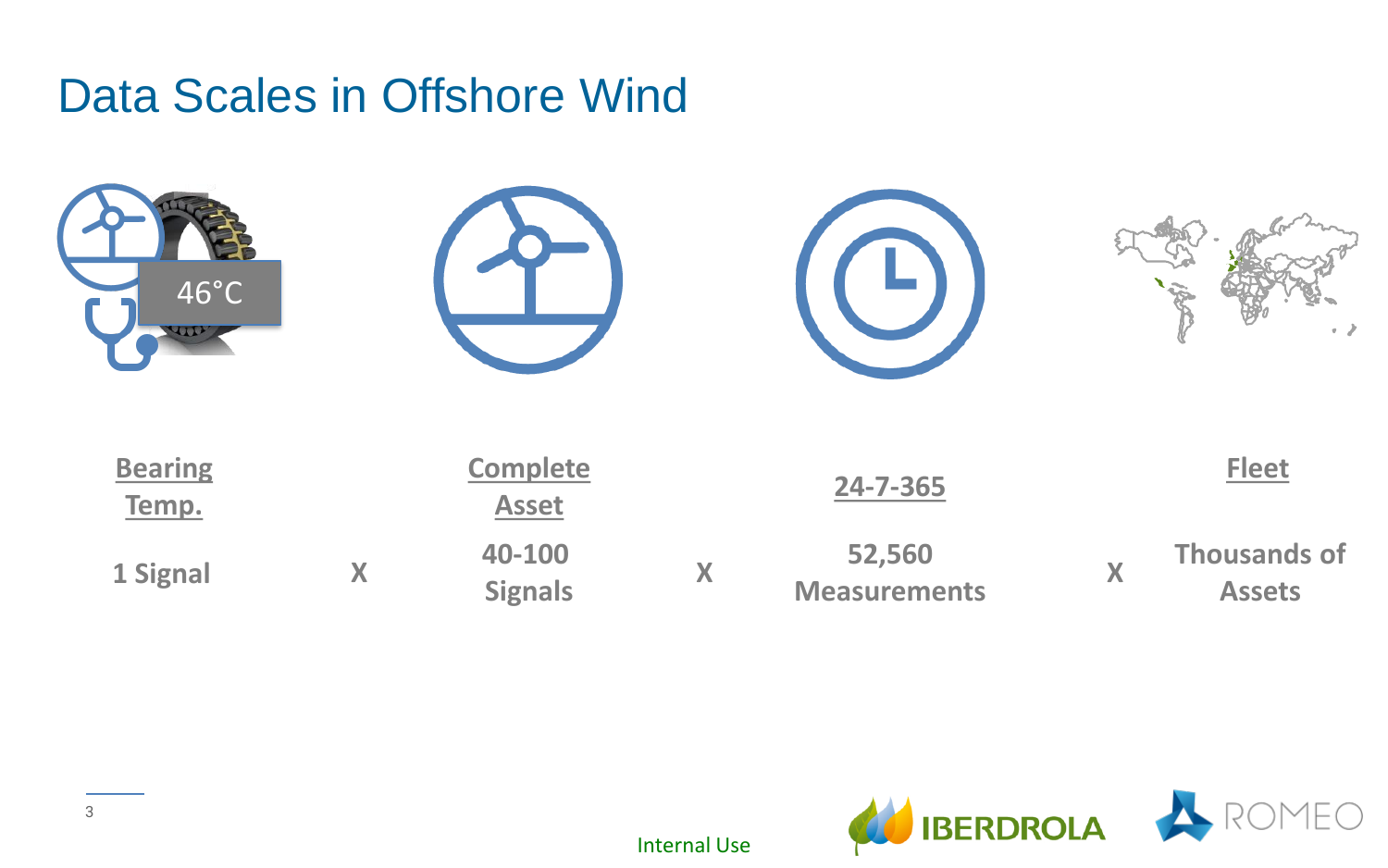



Internal Use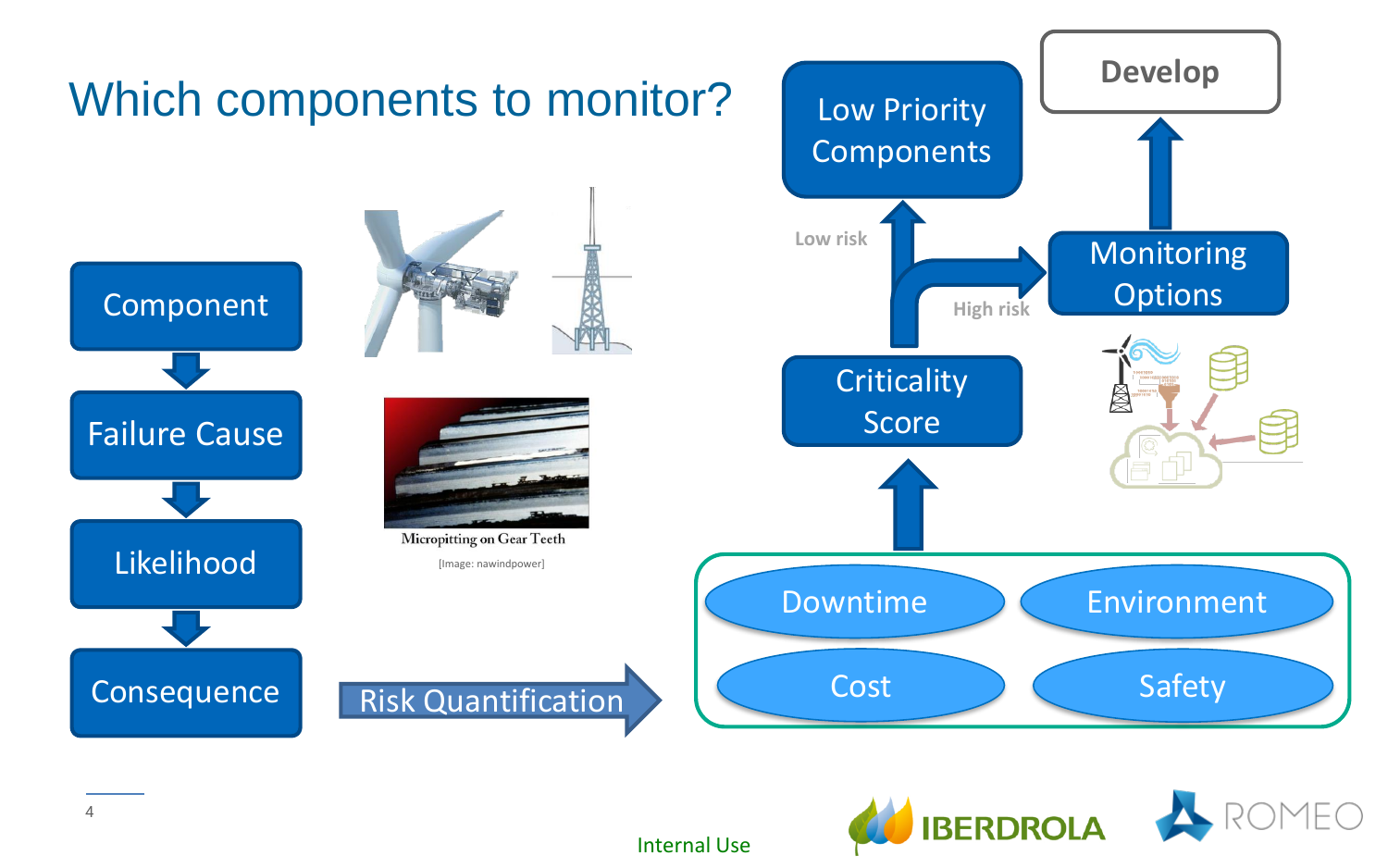### Model Building

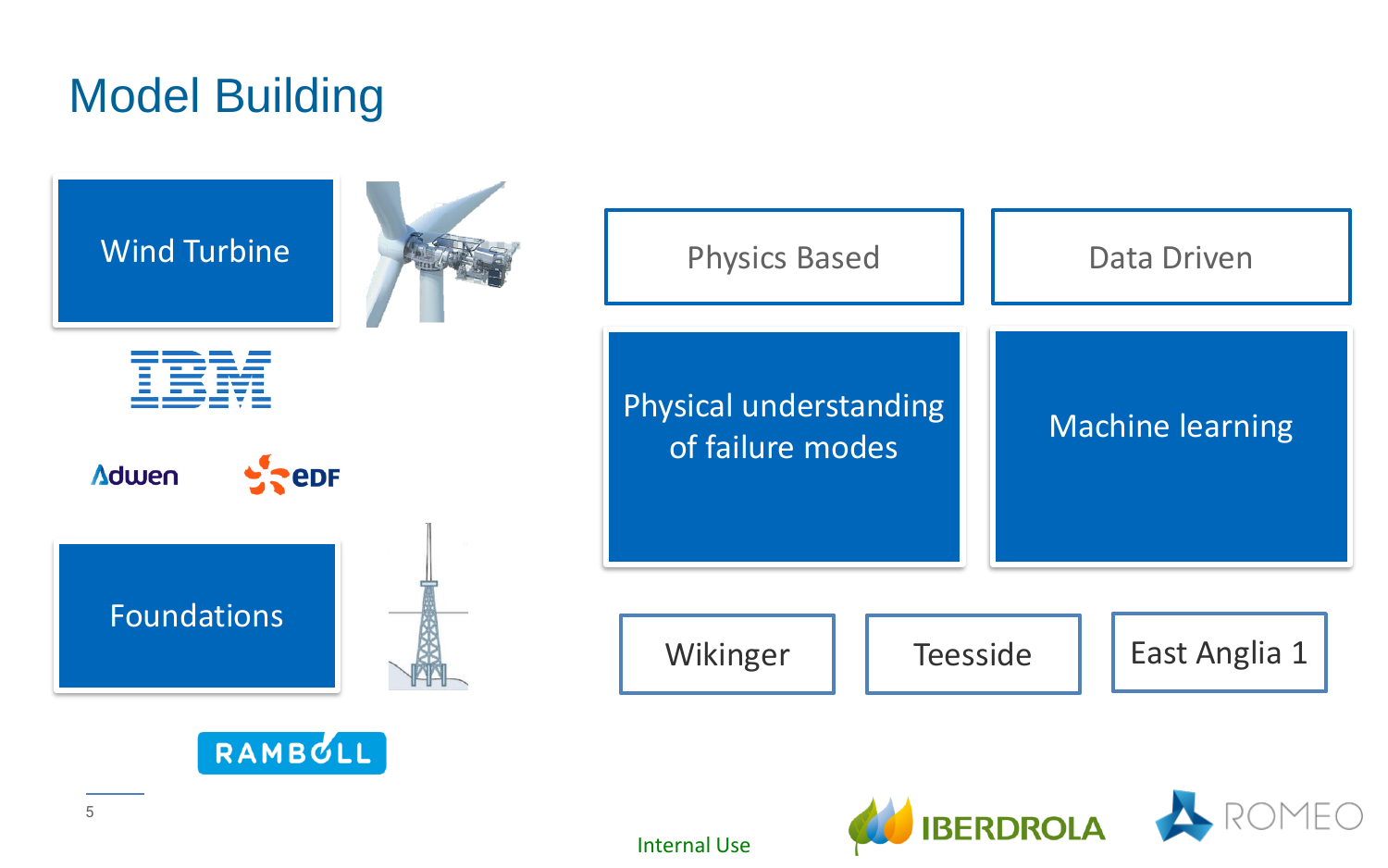## Wind Turbine Models

### Anomaly detection module output Forecasting module output



- $\triangleright$  Data driven models using neural networks
- ➢ Anomaly detection
- ➢ Bearing indicator forecasting (based on domain knowledge)

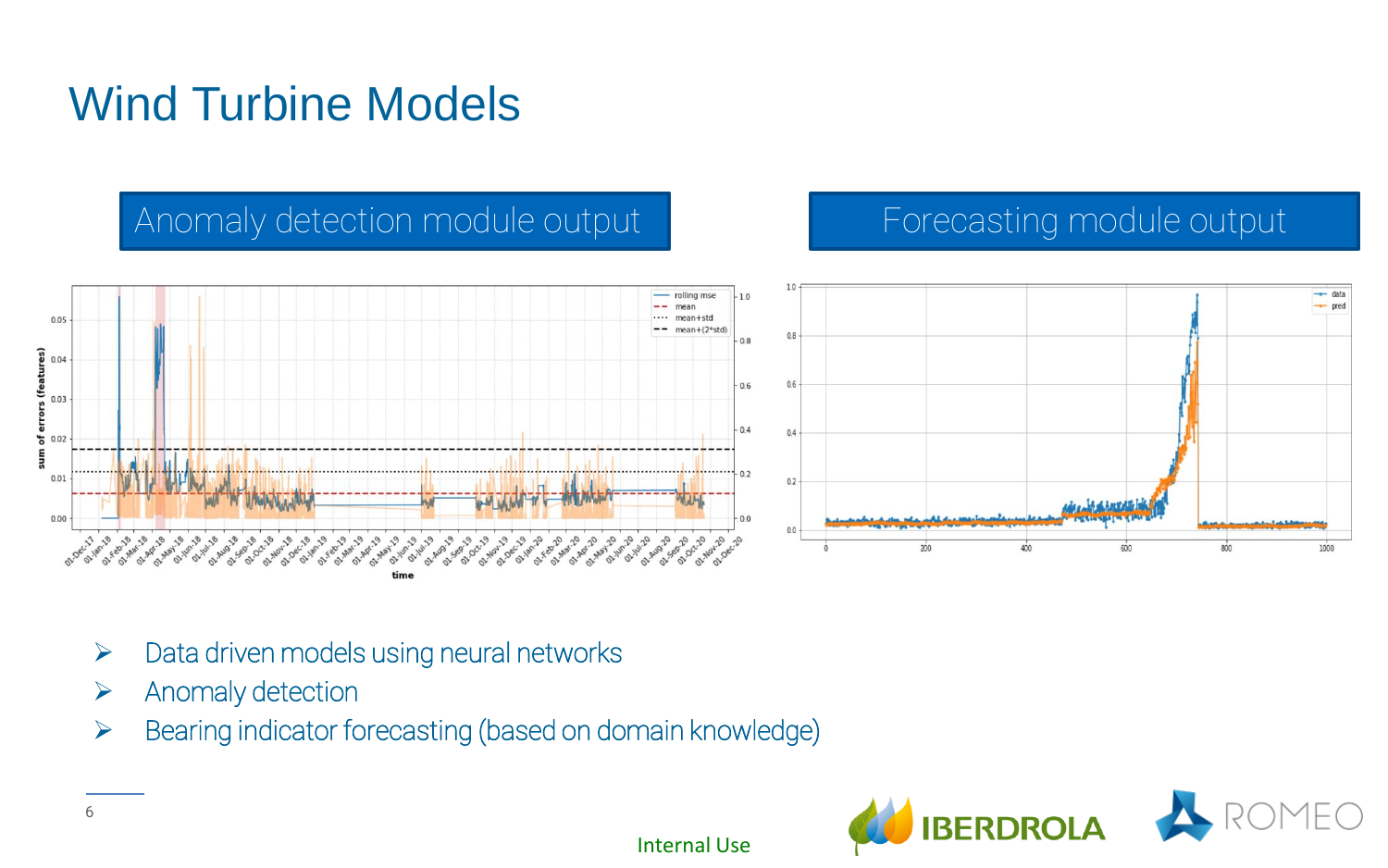## Data Integration



Graphical representation of the hardware and software components  $\blacktriangle$ 



Internal Use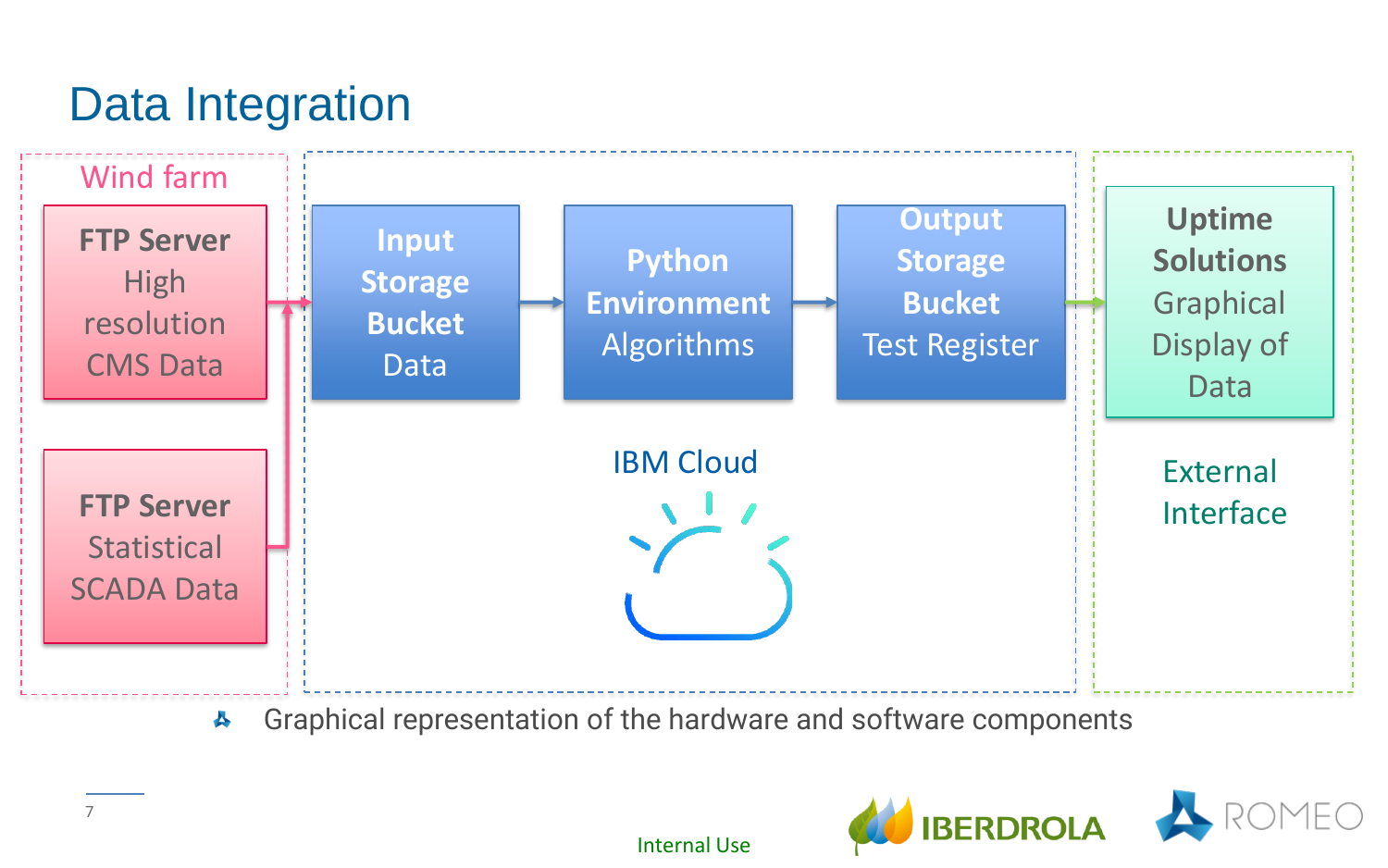### **Evaluation**



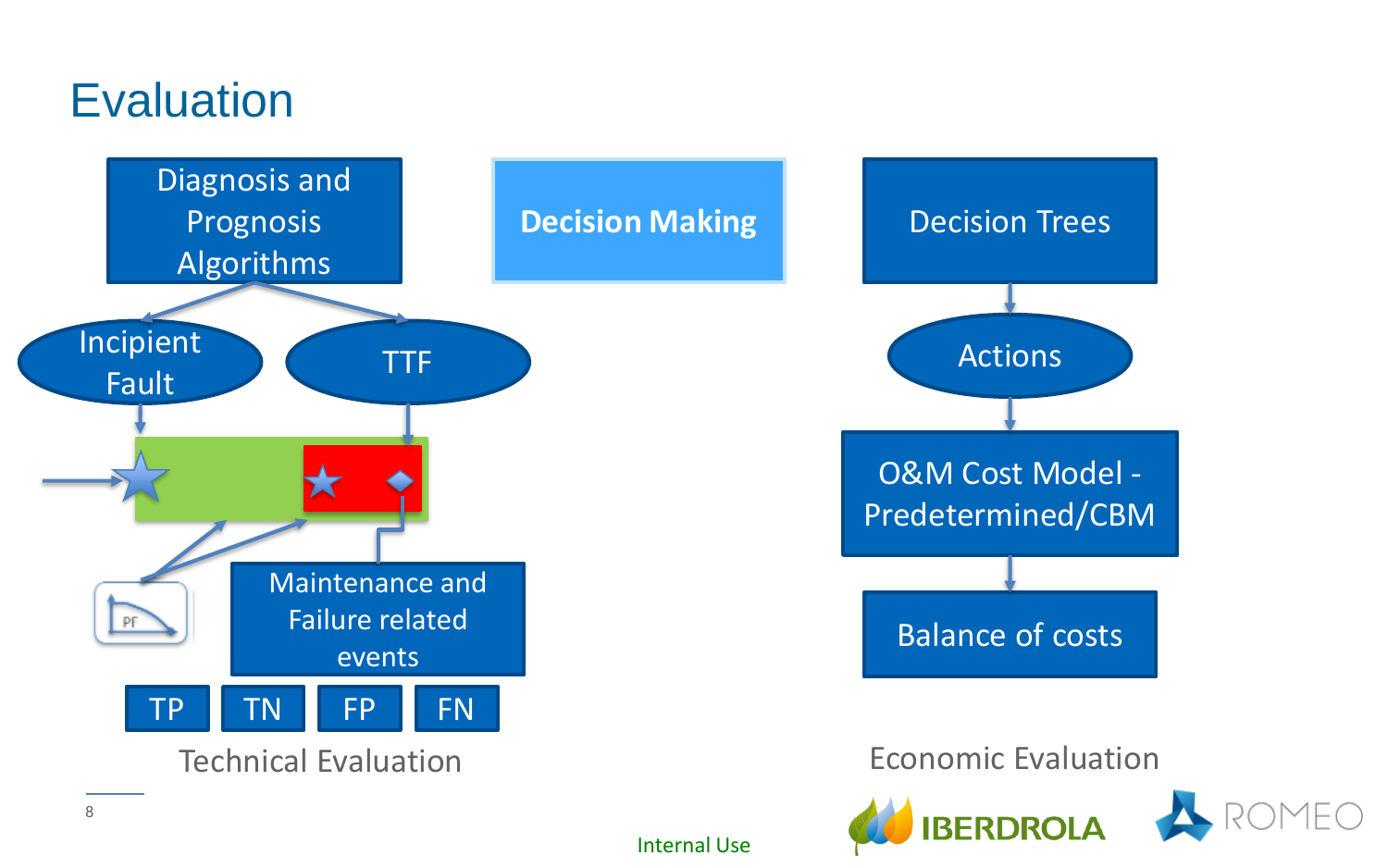### Lessons learned

- Engineering/ domain expertise : 县 important for model selection, model building and evaluation
- Data engineering and data integration is 县 a very crucial element
- Iterative and long term evaluation of 쓰 models needed before used for decision making